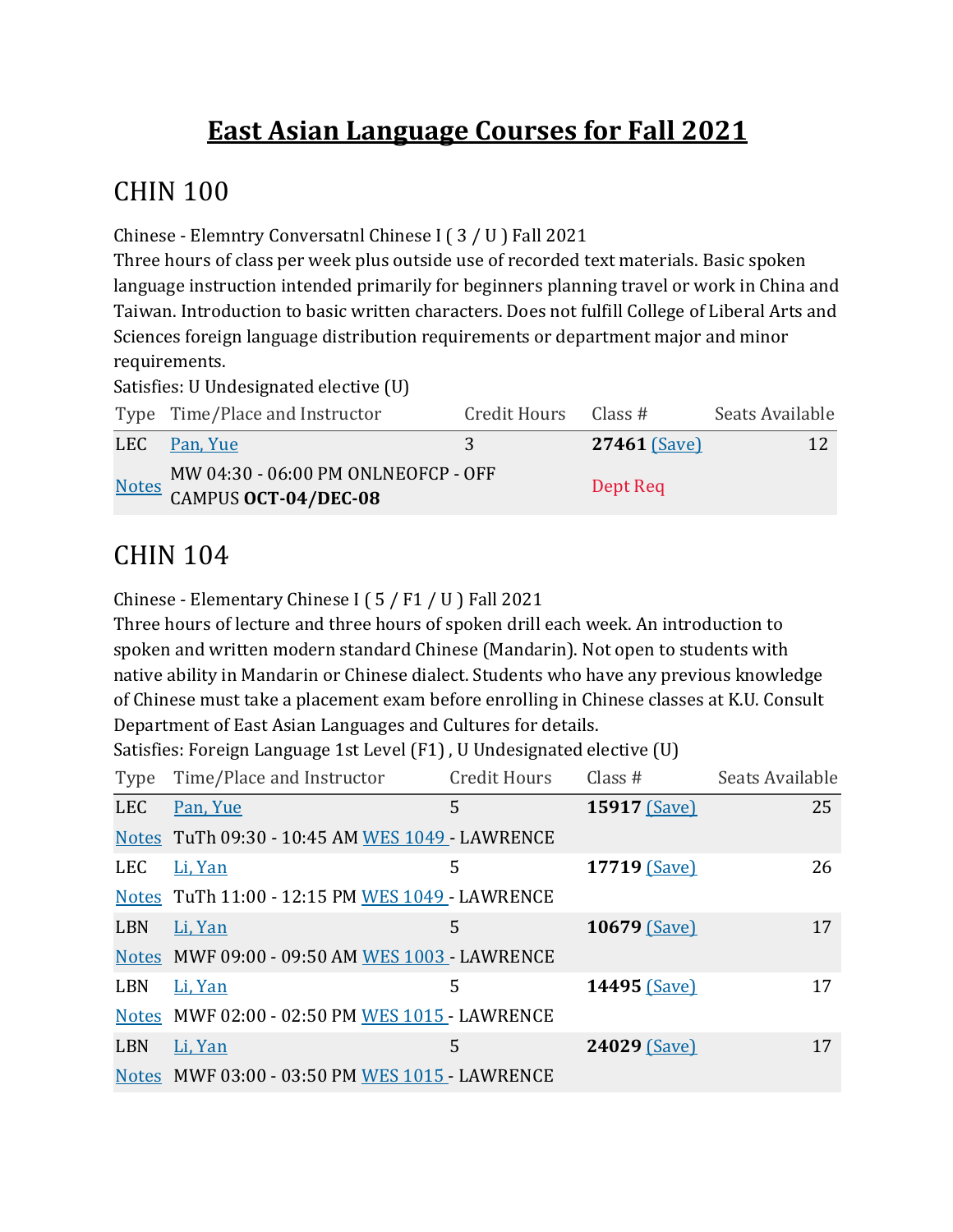## CHIN 204

Chinese - Intermediate Chinese I ( $5$  / F3 / U ) Fall 2021

Continuation of CHIN 108. Three hours of lecture and three hours of spoken drill.

Prerequisite: CHIN 108 or equivalent.

Satisfies: Foreign Language 3rd Level (F3), U Undesignated elective (U)

| Type       | Time/Place and Instructor                       | <b>Credit Hours</b> | Class $#$    | Seats Available |
|------------|-------------------------------------------------|---------------------|--------------|-----------------|
| <b>LEC</b> | Lou, Haining                                    | 5                   | 15613 (Save) | 13              |
|            | Notes TuTh 11:00 - 12:15 PM WES 1015 - LAWRENCE |                     |              |                 |
| <b>LEC</b> | Lou, Haining                                    | 5                   | 15388 (Save) | 18              |
|            | Notes TuTh 01:00 - 02:15 PM WES 1015 - LAWRENCE |                     |              |                 |
| <b>LBN</b> | Li, Yan                                         | 5                   | 24051 (Save) | 16              |
|            | Notes MWF 09:00 - 09:50 AM LIN 401 - LAWRENCE   |                     |              |                 |
| <b>LBN</b> | Li, Yan                                         | 5                   | 18463 (Save) | 15              |
|            | Notes MWF 02:00 - 02:50 PM WES 4037 - LAWRENCE  |                     |              |                 |

#### CHIN 498

Chinese - Directed Readings in Chinese ( $1-4$  / FP / H / W ) Fall 2021 Readings in Chinese on a subject selected by a student with the advice and direction of the instructor. Individual meetings and reports. Prerequisite: Consent of instructor. Satisfies: Foreign Language Proficiency (FP), H Humanities (H), World Culture (W) Type Time/Place and Instructor Credit Hours Class # Seats Available

| <b>IND</b> | McMahon, Keith                  | $1 - 4$ | <b>10680 (Save)</b> |  |
|------------|---------------------------------|---------|---------------------|--|
|            | Notes APPT KULC APPT - LAWRENCE |         | Inst Req            |  |
| <b>IND</b> | <b>Williams, Crispin</b>        | $1 - 4$ | $13761$ (Save)      |  |
|            | Notes APPT KULC APPT - LAWRENCE |         | <b>Inst Req</b>     |  |

## **CHIN 504**

Chinese - Advanced Modern Chinese I ( $5$  / FP / H / W ) Fall 2021

Five hours of class and two of drill. Readings in selected modern Chinese literary texts and discussion in Chinese of recordings of stories and dramas. Prerequisite: CHIN 208 or equivalent.

| Satisfies: Foreign Language Proficiency (FP), H Humanities (H), World Culture (W) |              |         |                 |
|-----------------------------------------------------------------------------------|--------------|---------|-----------------|
| Type Time/Place and Instructor                                                    | Credit Hours | Class # | Seats Available |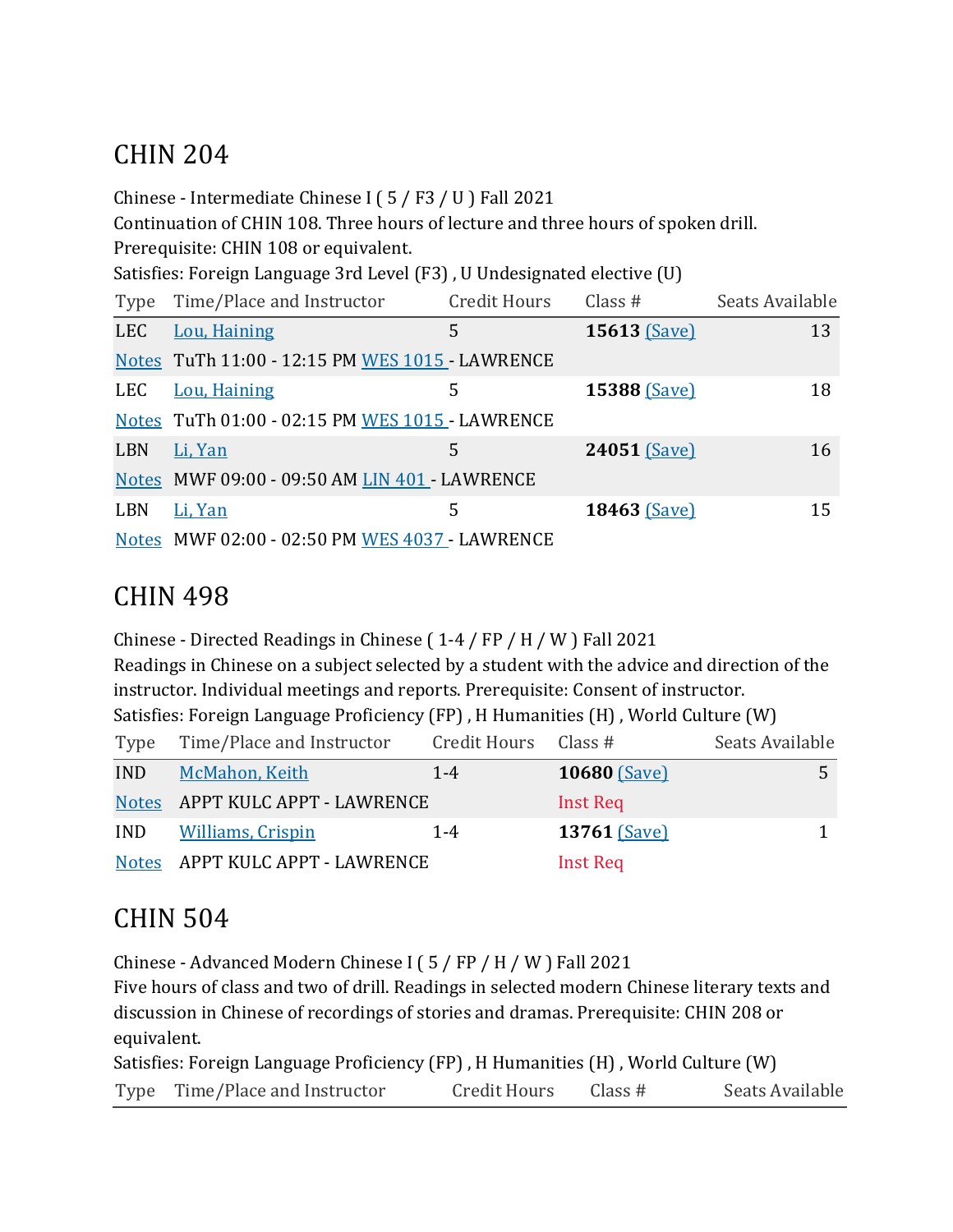| LEC | McMahon, Keith                                  | 5. | <b>10681 (Save)</b> | 16 |
|-----|-------------------------------------------------|----|---------------------|----|
|     | Notes MWF 11:00 - 11:50 AM WES 4041 - LAWRENCE  |    |                     |    |
|     | LBN McMahon, Keith                              | 5. | $10682$ (Save)      | 16 |
|     | Notes TuTh 02:30 - 03:45 PM WES 4041 - LAWRENCE |    |                     |    |

## CHIN 542

Chinese - Introdn to Classical Chinese  $(3 / FP / H / W)$  Fall 2021

An introduction to Classical Chinese through detailed analysis of short original passages from a variety of early Chinese texts. Students gain a foundation in the grammar and vocabulary of Classical Chinese, preparing them for CHIN 544. The course is offered at the 300 and 500 levels, with additional requirements for students taking CHIN 542. Prerequisite: A basic knowledge of Chinese characters (e.g. from CHIN 108 or JPN 108) and consent of instructor, or CHIN 208 or JPN 208. Not open to students who have completed CHIN 342.

Satisfies: Foreign Language Proficiency (FP), H Humanities (H), World Culture (W)

| Type Time/Place and Instructor                   | Credit Hours  | Class #        | Seats Available |
|--------------------------------------------------|---------------|----------------|-----------------|
| LEC Williams, Crispin                            | $\mathcal{R}$ | $15111$ (Save) | 15              |
| Notes MWF 09:00 - 09:50 AM ONLNE KULC - LAWRENCE |               |                |                 |

## CHIN 562

Chinese - Modern Chinese Texts I ( $3$  / AE61 / FP / H / NW / W ) Fall 2021 Readings and interpretation of varied modern Chinese texts. Continued study of the language in the form of oral discussion and written reports. This course is offered at the 500 and 700 level with additional assignments at the 700 level. Not open to students with credit in CHIN 762. Prerequisite: CHIN 504 or equivalent.

Satisfies: Goal 6 Outcome 1 (AE61), Foreign Language Proficiency (FP), H Humanities (H), NW Non-Western Culture (NW), World Culture (W)

| Type Time/Place and Instructor                  | Credit Hours | Class #             | Seats Available |
|-------------------------------------------------|--------------|---------------------|-----------------|
| LEC Li, Yan                                     |              | <b>13763 (Save)</b> | 11              |
| Notes TuTh 01:00 - 02:15 PM WES 1046 - LAWRENCE |              |                     |                 |

## CHIN 801

Chinese - Directd Rdngs&Rsrch in Chinese (1-4 / FP ) Fall 2021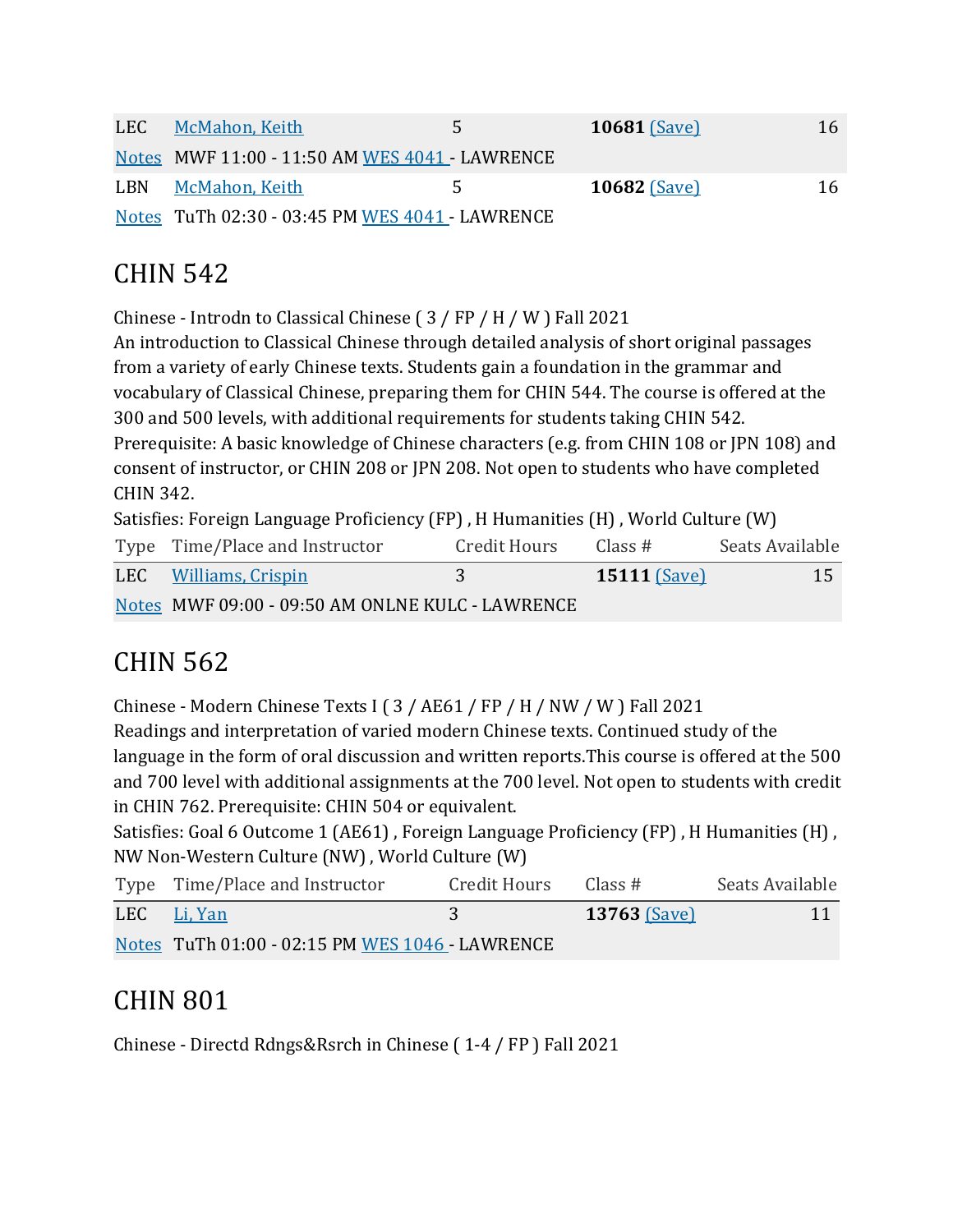Advanced language training for the study of Chinese sources in the humanities or social science field of the student. Prerequisite: Consent of instructor.

Satisfies: Foreign Language Proficiency (FP)

| Type         | Time/Place and Instructor | Credit Hours | Class #         | Seats Available |
|--------------|---------------------------|--------------|-----------------|-----------------|
| <b>RSH</b>   | Li, Yan                   | $1 - 4$      | 16282 (Save)    | 5               |
| <b>Notes</b> | APPT KULC APPT - LAWRENCE |              | <b>Inst Req</b> |                 |
| <b>RSH</b>   | McMahon, Keith            | $1 - 4$      | 10683 (Save)    |                 |
| <b>Notes</b> | APPT KULC APPT - LAWRENCE |              | <b>Inst Req</b> |                 |
| <b>RSH</b>   | <b>Williams, Crispin</b>  | $1 - 4$      | 13768 (Save)    |                 |
| <b>Notes</b> | APPT KULC APPT - LAWRENCE |              | <b>Inst Req</b> |                 |

## JPN 100

Japanese (JPN) - Beginning Japanese I ( $3 / U$ ) Fall 2021

An introduction to Japanese. Familiarity with the basic structural patterns of the language through conversation is stressed. The hiragana and katakana syllabaries are introduced and a few characters are learned. Usually offered as part of a Summer Study Abroad Program.

Satisfies: U Undesignated elective (U)

| Type Time/Place and Instructor        | Credit Hours | Class #      | Seats Available |
|---------------------------------------|--------------|--------------|-----------------|
| LEC Daldorph, Misae                   | 3            | 27459 (Save) | 12              |
| TuTh 04:30 - 06:00 PM ONLNEOFCP - OFF |              | Dept Req     |                 |
| Notes CAMPUS OCT-05/DEC-09            |              |              |                 |

## JPN 104

Japanese (JPN) - Elementary Japanese I (5 / F1 / U ) Fall 2021

Three hours of lecture, three hours of drill per week. Acquisition of basic language skills (listening, speaking, reading, writing). Not available for credit for students who have previously completed JPN 101.

Satisfies: Foreign Language 1st Level (F1), U Undesignated elective (U)

| Type Time/Place and Instructor                  | <b>Credit Hours</b> | Class #             | Seats Available |
|-------------------------------------------------|---------------------|---------------------|-----------------|
| LEC Naito Billen, Yuka                          | 5.                  | <b>21109 (Save)</b> | 22              |
| Notes TuTh 09:30 - 10:45 AM WES 4020 - LAWRENCE |                     |                     |                 |
| LEC Childs, Maggie                              | 5.                  | <b>21110 (Save)</b> | 24              |
| Notes TuTh 11:00 - 12:15 PM BA 202 - LAWRENCE   |                     |                     |                 |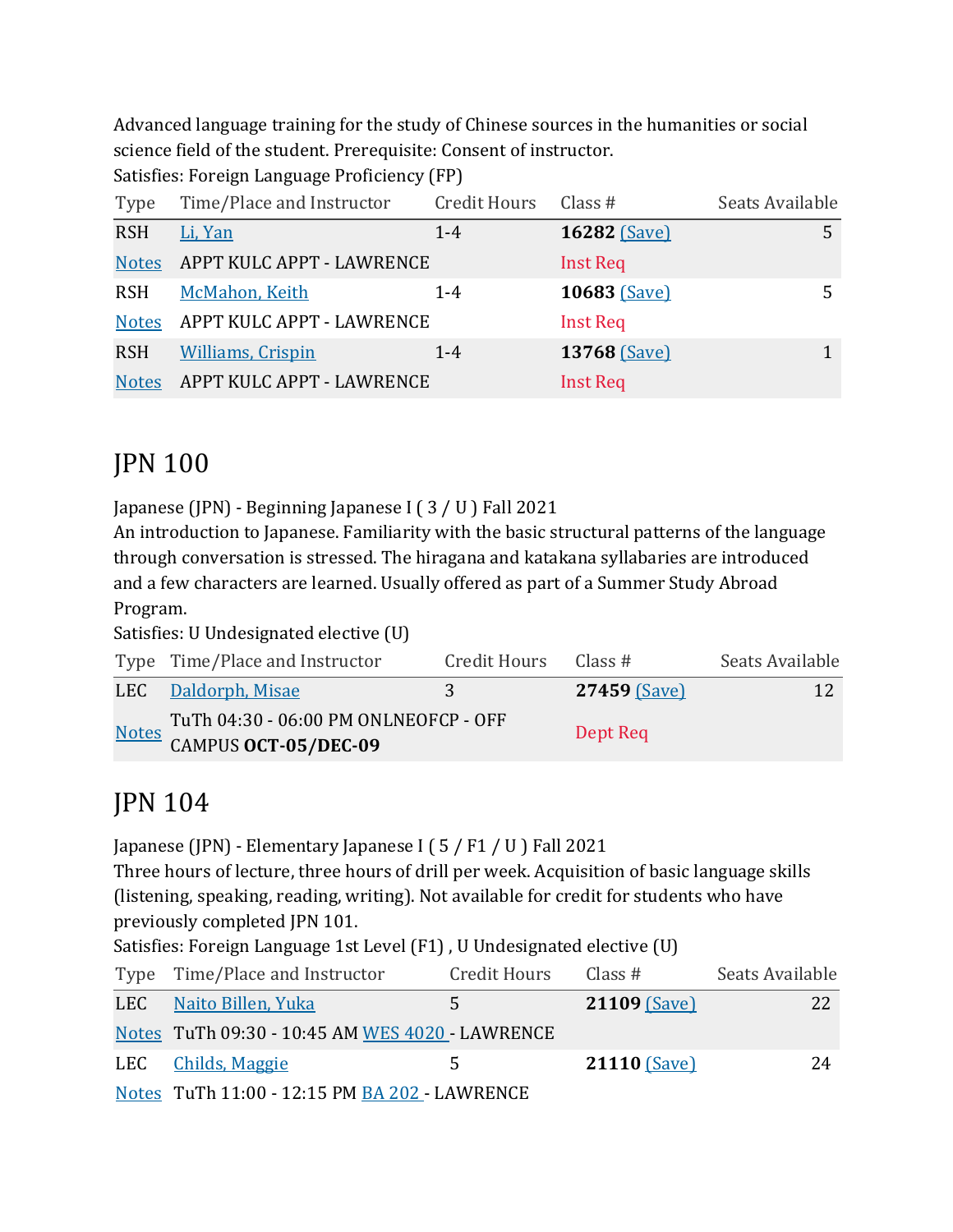| <b>LEC</b> | <b>Childs, Maggie</b>                          | 5 | 28461 (Save) | 23 |
|------------|------------------------------------------------|---|--------------|----|
|            | Notes TuTh 01:00 - 02:15 PM ST 334A - LAWRENCE |   |              |    |
| <b>LBN</b> | Monahan, Ryan                                  | 5 | 21112 (Save) | 18 |
|            | Notes MWF 08:00 - 08:50 AM WES 4041 - LAWRENCE |   |              |    |
| <b>LBN</b> | Monahan, Ryan                                  | 5 | 28465 (Save) | 16 |
|            | Notes MWF 09:00 - 09:50 AM WES 4041 - LAWRENCE |   |              |    |
| LBN        | <b>Wang, Tingting</b>                          | 5 | 28469 (Save) | 17 |
|            | Notes MWF 03:00 - 03:50 PM WES 1045 - LAWRENCE |   |              |    |
| <b>LBN</b> | <b>Wang, Tingting</b>                          | 5 | 28471 (Save) | 18 |
|            | Notes MWF 02:00 - 02:50 PM WES 1045 - LAWRENCE |   |              |    |

## JPN 204

Japanese (JPN) - Intermediate Japanese I (5 / F3 / U ) Fall 2021 Three hours of lecture, three hours of drill. Prerequisite: JPN 108 or equivalent. Satisfies: Foreign Language 3rd Level (F3), U Undesignated elective (U)

| Type       | Time/Place and Instructor                       | <b>Credit Hours</b> | Class $#$    | Seats Available |
|------------|-------------------------------------------------|---------------------|--------------|-----------------|
| <b>LEC</b> | Daldorph, Misae                                 | 5                   | 19197 (Save) | 16              |
|            | Notes TuTh 09:30 - 10:45 AM WES 4041 - LAWRENCE |                     |              |                 |
| LEC        | Daldorph, Misae                                 | 5                   | 26937 (Save) | 18              |
|            | Notes TuTh 08:00 - 09:15 AM WES 4041 - LAWRENCE |                     |              |                 |
| <b>LBN</b> | Nobuki, Ayumi                                   | 5                   | 16424 (Save) | 17              |
|            | Notes MWF 08:00 - 08:50 AM WES 1045 - LAWRENCE  |                     |              |                 |
| LBN        | Nobuki, Ayumi                                   | 5                   | 26940 (Save) | 17              |
|            | Notes MWF 09:00 - 09:50 AM WES 1045 - LAWRENCE  |                     |              |                 |

## JPN 498

Japanese (JPN) - Directed Readings in Japanese (1-4 / FP / H / W ) Fall 2021 Readings in Japanese on a subject selected by a student with the advice and direction of the instructor. Individual meetings and reports. Prerequisite: Consent of instructor. Satisfies: Foreign Language Proficiency (FP), H Humanities (H), World Culture (W) Type Time/Place and Instructor Credit Hours Class # Seats Available

| <b>IND</b> | <u>Childs, Maggie</u>           | $1 - 4$ | $11483$ $(Save)$ |  |
|------------|---------------------------------|---------|------------------|--|
|            | Notes APPT KULC APPT - LAWRENCE |         | Inst Req         |  |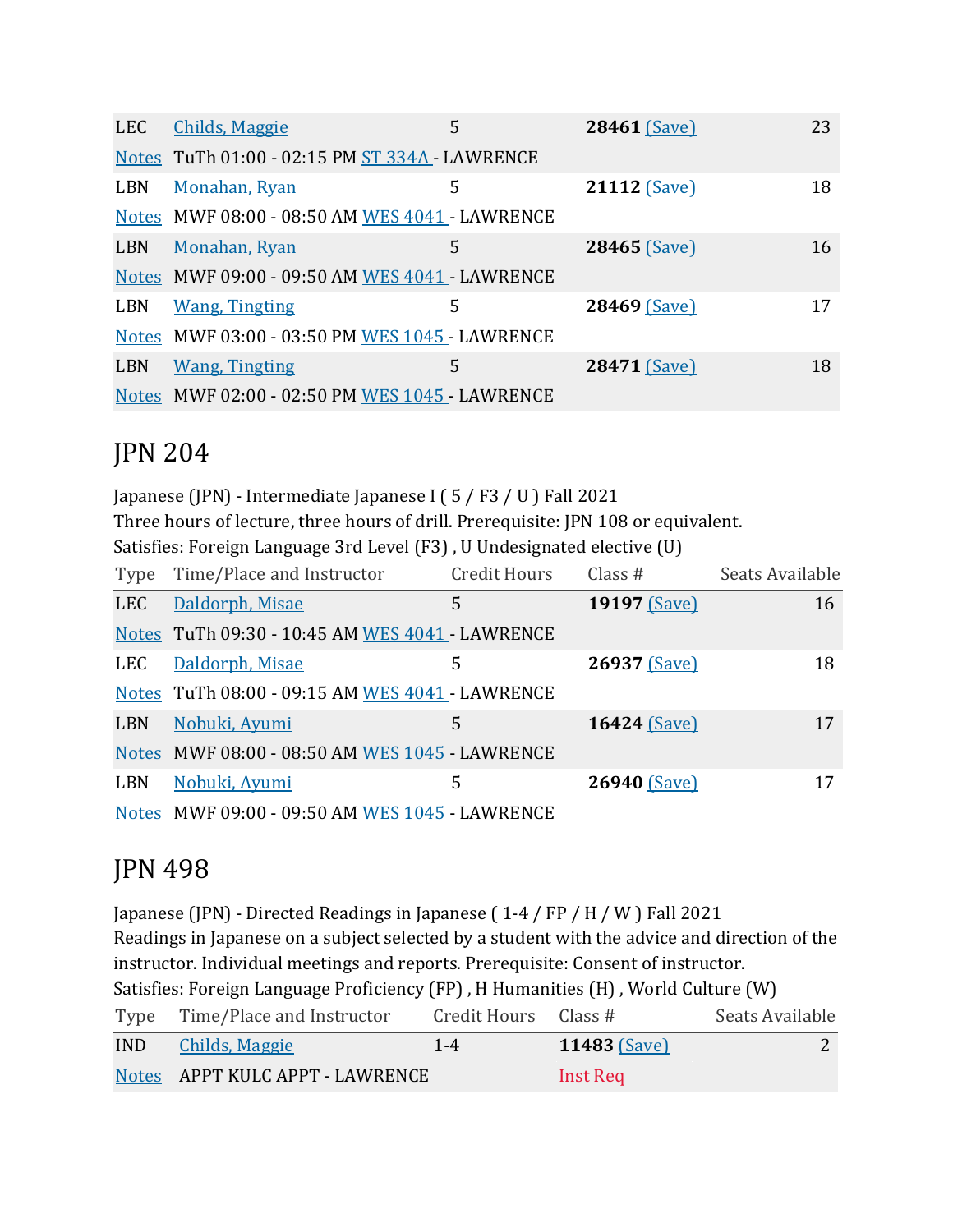## JPN 504

Japanese (JPN) - Advanced Modern Japanese I ( $5$  / FP / H / W ) Fall 2021

Readings in selected modern Japanese texts on various topics: history, education, society, and business. Includes oral discussion and written short essays. Meets five hours per week. Prerequisite: JPN 208 or equivalent.

Satisfies: Foreign Language Proficiency  $(FP)$ , H Humanities  $(H)$ , World Culture  $(W)$ 

| Type Time/Place and Instructor                     | Credit Hours | Class #        | Seats Available |
|----------------------------------------------------|--------------|----------------|-----------------|
| LEC Naito Billen, Yuka                             | 5.           | 11485 $(Save)$ | 21              |
| MWF 10:00 - 10:50 AM WES 1045 - LAWRENCE           |              |                |                 |
| Notes<br>TuTh 01:00 - 02:15 PM WES 1045 - LAWRENCE |              |                |                 |

# JPN 562

Japanese (JPN) - Modern Japanese Texts I ( $3$  / AE61 / FP / H / W ) Fall 2021

Readings and interpretation of modern Japanese texts from various fields. Continued study of the language in the form of oral discussion and written reports. This course is offered at the 500 and 700 level with additional assignments at the 700 level. Not open to students with credit in JPN 762. Prerequisite: JPN 508.

Satisfies: Goal 6 Outcome 1 (AE61), Foreign Language Proficiency (FP), H Humanities (H), World Culture (W)

| Type Time/Place and Instructor                  | Credit Hours | Class #      | Seats Available |
|-------------------------------------------------|--------------|--------------|-----------------|
| LEC Naito Billen, Yuka                          | 3            | 11486 (Save) | 10              |
| Notes TuTh 11:00 - 12:15 PM WES 1016 - LAWRENCE |              |              |                 |

# JPN 801

Japanese (JPN) - Dirct Readng&Rsrch in Japanese (1-4 / FP) Fall 2021 Advanced language training for the study of Japanese sources in the humanities or social

science field of the student. Prerequisite: JPN 564 or consent of instructor. Satisfies: Foreign Language Proficiency (FP)

| $\mathbf{u}$ , $\mathbf{u}$ , $\mathbf{u}$ , $\mathbf{u}$ , $\mathbf{u}$ , $\mathbf{u}$ , $\mathbf{u}$ , $\mathbf{u}$ , $\mathbf{u}$ , $\mathbf{u}$ , $\mathbf{u}$ , $\mathbf{u}$ , $\mathbf{u}$ , $\mathbf{u}$ , $\mathbf{u}$ , $\mathbf{u}$ , $\mathbf{u}$ , $\mathbf{u}$ , $\mathbf{u}$ , $\mathbf{u}$ , |                           |                     |                 |
|-------------------------------------------------------------------------------------------------------------------------------------------------------------------------------------------------------------------------------------------------------------------------------------------------------------|---------------------------|---------------------|-----------------|
| Type Time/Place and Instructor                                                                                                                                                                                                                                                                              | Credit Hours $\;$ Class # |                     | Seats Available |
| RSH Childs, Maggie                                                                                                                                                                                                                                                                                          | $1 - 4$                   | <b>11487</b> (Save) |                 |
| Notes APPT KULC APPT - LAWRENCE                                                                                                                                                                                                                                                                             |                           | Inst Req            |                 |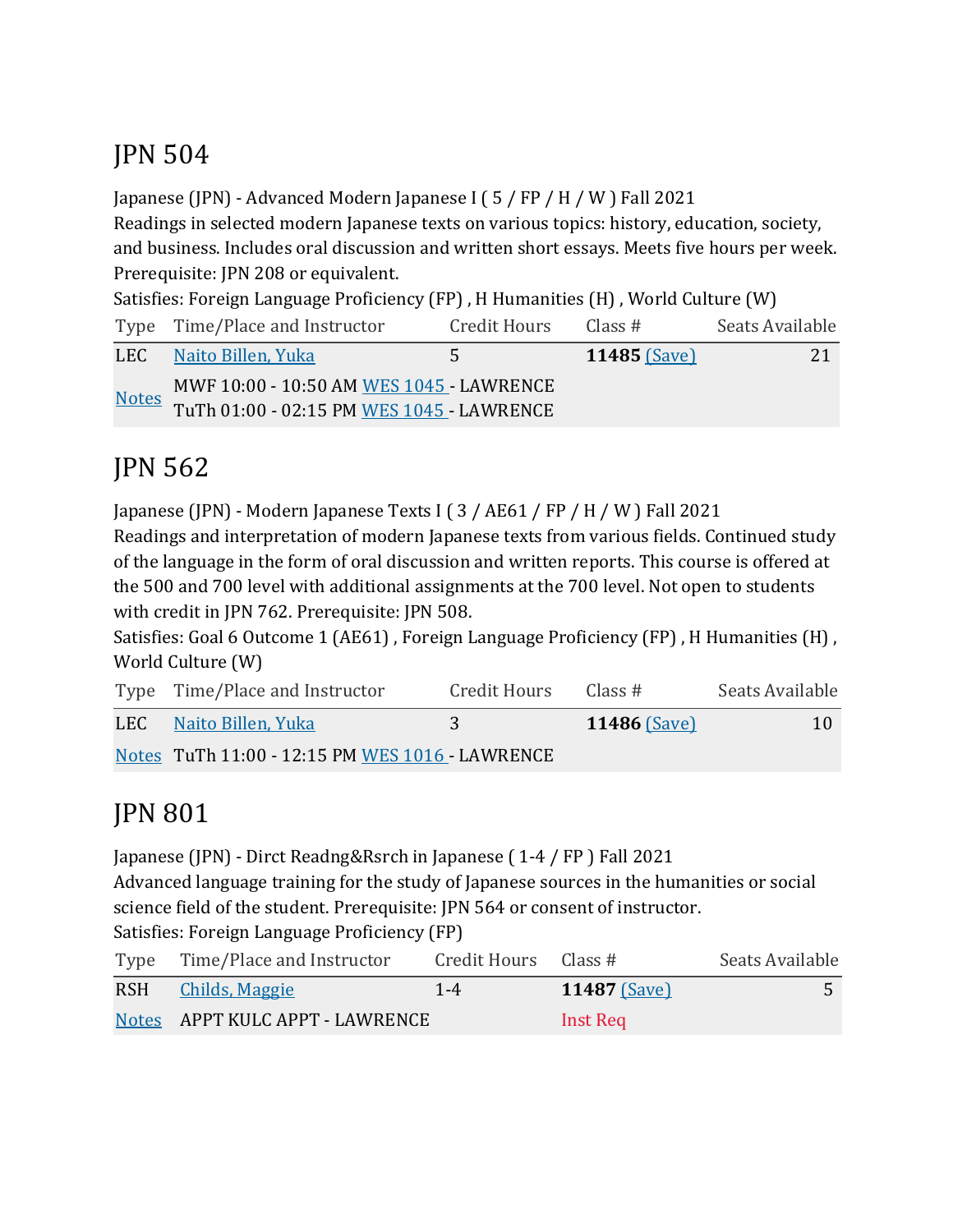## **KOR 104**

Korean - Elementary Korean I ( $5/ F1 / U$ ) Fall 2021

Five hours of class and two hours of drill in the spoken language each week. Grammar and readings in selected texts.

Satisfies: Foreign Language 1st Level (F1), U Undesignated elective (U)

| Type       | Time/Place and Instructor                      | <b>Credit Hours</b> | Class $#$    | Seats Available |
|------------|------------------------------------------------|---------------------|--------------|-----------------|
| <b>LEC</b> | Lee, Ji Yeon                                   | 5                   | 18379 (Save) | 29              |
|            | Notes TuTh 09:30 - 10:45 AM ROB 150 - LAWRENCE |                     |              |                 |
| <b>LEC</b> | Lee, Ji Yeon                                   | 5                   | 24072 (Save) | 28              |
|            | Notes TuTh 11:00 - 12:15 PM ROB 159 - LAWRENCE |                     |              |                 |
| <b>LBN</b> | Lee, Jinmyung                                  | 5                   | 19237 (Save) | 14              |
|            | Notes MWF 09:00 - 09:50 AM WES 4050 - LAWRENCE |                     |              |                 |
| <b>LBN</b> | <b>Shin, Haseop</b>                            | 5                   | 11493 (Save) | 14              |
|            | Notes MWF 10:00 - 10:50 AM WES 4041 - LAWRENCE |                     |              |                 |
| LBN        | <b>Shin, Haseop</b>                            | 5                   | 11492 (Save) | 13              |
|            | Notes MWF 12:00 - 12:50 PM FR 206 - LAWRENCE   |                     |              |                 |
| <b>LBN</b> | Lee, Jinmyung                                  | 5                   | 25302 (Save) | 14              |
|            | Notes MWF 02:00 - 02:50 PM FR 206 - LAWRENCE   |                     |              |                 |

#### KOR 204

Korean - Intermediate Korean I ( $5$  / F3 / U ) Fall 2021

Five hours of class and two hours of spoken drill. Readings in selected texts in modern Korean. Prerequisite: KOR 108 or equivalent.

Satisfies: Foreign Language 3rd Level (F3), U Undesignated elective (U)

| Type       | Time/Place and Instructor                       | <b>Credit Hours</b> | Class $#$    | Seats Available |
|------------|-------------------------------------------------|---------------------|--------------|-----------------|
| <b>LEC</b> | Shin, Seulgi                                    | 5                   | 11494 (Save) | 19              |
|            | Notes TuTh 11:00 - 12:15 PM ST 338A - LAWRENCE  |                     |              |                 |
| LEC        | Shin, Seulgi                                    | 5                   | 26183 (Save) | 19              |
|            | Notes TuTh 01:00 - 02:15 PM WES 1049 - LAWRENCE |                     |              |                 |
| <b>LBN</b> | Yoon, Jeongwon                                  | 5                   | 13055 (Save) | 19              |
|            | Notes MWF 02:00 - 02:50 PM LIN 401 - LAWRENCE   |                     |              |                 |
| <b>LBN</b> | Yoon, Jeongwon                                  | 5                   | 19238 (Save) | 19              |
|            | Notes MWF 03:00 - 03:50 PM LIN 401 - LAWRENCE   |                     |              |                 |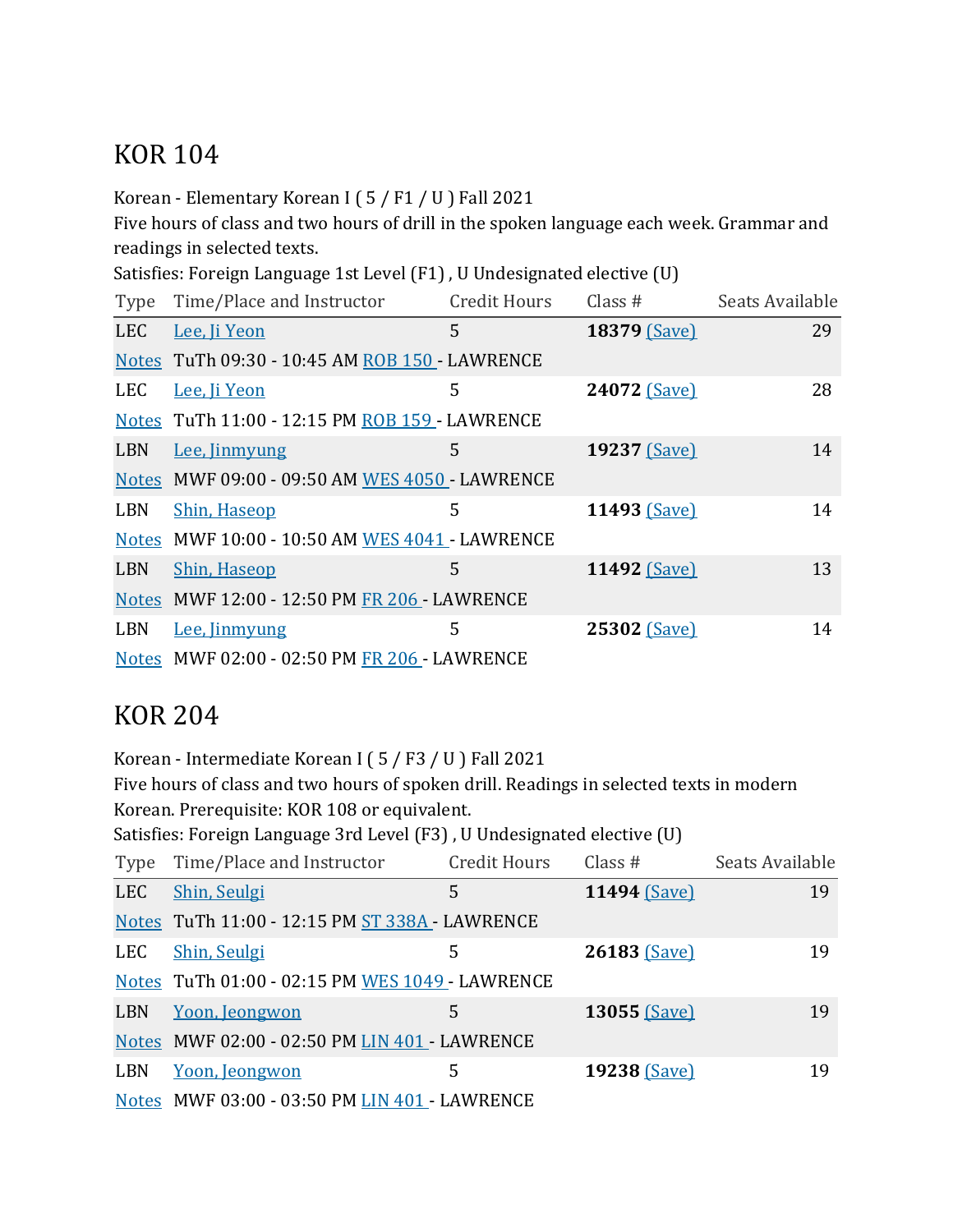## KOR 498

Korean - Directed Readings in Korean  $(1-4 / FP / H / W)$  Fall 2021 Readings in Korean on a subject selected by a student with the advice and direction of the instructor. Individual meetings and reports. Prerequisite: Consent of instructor. Satisfies: Foreign Language Proficiency (FP), H Humanities (H), World Culture (W)

Type Time/Place and Instructor Credit Hours Class # Seats Available **IND** Lee, Ii Yeon 1-4 **17091** (Save) Notes APPT KULC APPT - LAWRENCE Inst Req

## KOR 504

Korean - Advanced Modern Korean I ( $5$  / FP / H / W ) Fall 2021 Readings in and discussion of selected modern Korean texts on various topics: history, literature, society, and language. Prerequisite: KOR 208 or equivalent. Satisfies: Foreign Language Proficiency (FP), H Humanities (H), World Culture (W) Type Time/Place and Instructor Credit Hours Class # Seats Available LEC Lee, Ji Yeon 5 **25686** (Save) 19 Notes MWF 09:00 - 09:50 AM WES 1017 - LAWRENCE LBN Shin, Seulgi 5 **25687** (Save) 19 Notes TuTh 09:30 - 10:45 AM WES 1015 - LAWRENCE

# KOR 562

Korean - Modern Korean Texts I  $(3 / FP / H)$  Fall 2021

Readings and analysis of modern or contemporary texts from various fields. Includes oral discussion and written essays. This course is offered at the 500 and 700 level with additional assignments at the 700 level. Not open to students with credit in KOR 762. Prerequisite: KOR 508 or equivalent.

Satisfies: Foreign Language Proficiency (FP), H Humanities (H)

| Type Time/Place and Instructor                | Credit Hours | Class #        | Seats Available |
|-----------------------------------------------|--------------|----------------|-----------------|
| LEC Kook, Rachel                              |              | $19859$ (Save) |                 |
| Notes MW 12:30 - 01:45 PM WES 1046 - LAWRENCE |              |                |                 |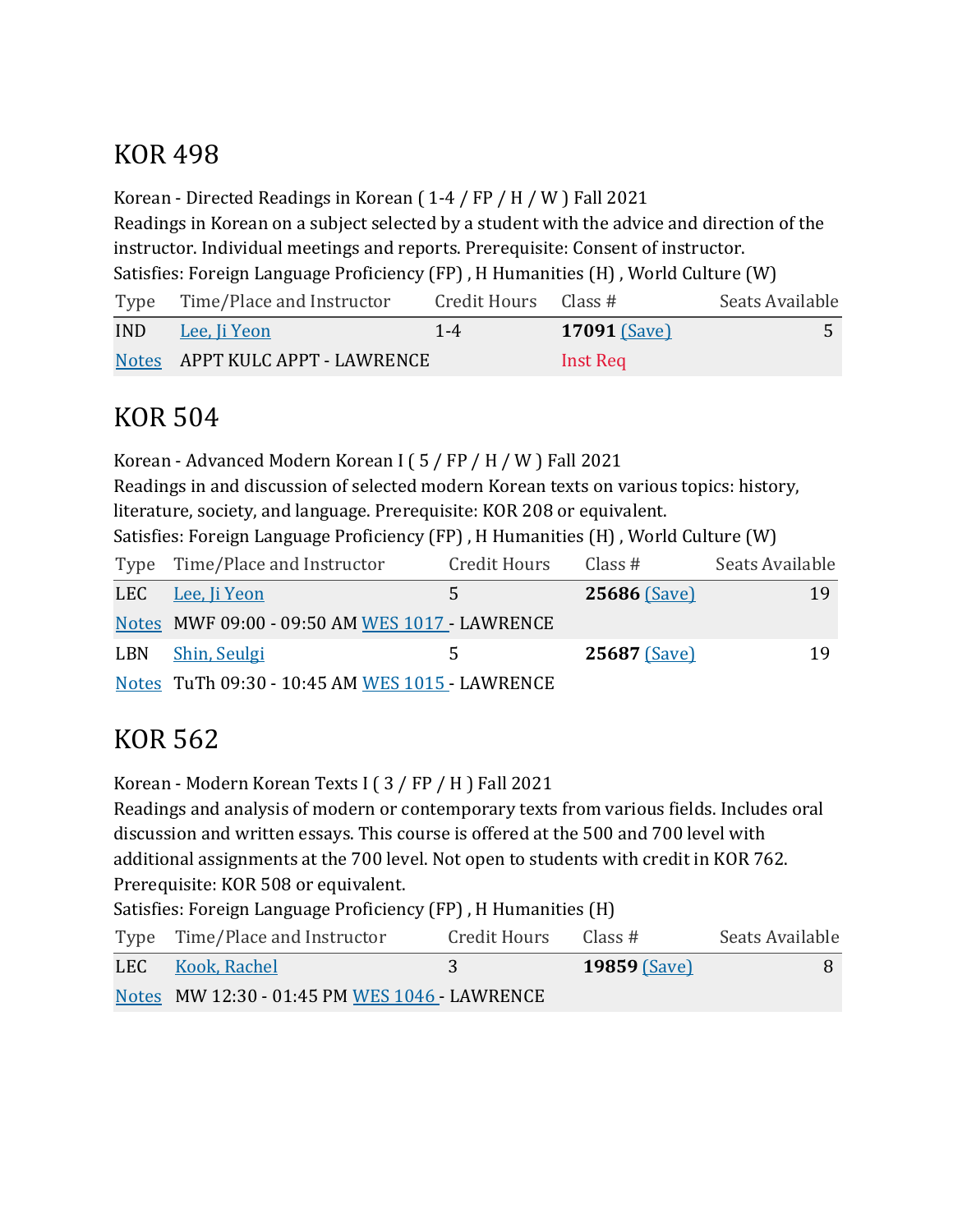## KOR 598

Korean - Readings in:  $(1-3 / U)$  Fall 2021

Students will read selections from materials on a given topic or topics. May be repeated for credit. Prerequisite: KOR 508 or permission of instructor.

Satisfies: U Undesignated elective (U)

| Type Time/Place and Instructor                  | Credit Hours Class # |                     | Seats Available |
|-------------------------------------------------|----------------------|---------------------|-----------------|
| IND Topic: 5th Year Korean Kook, Rachel 3       |                      | <b>24290 (Save)</b> | 4               |
| Notes TuTh 02:30 - 03:45 PM WES 1046 - LAWRENCE |                      |                     |                 |

## TIB 201

Tibetan - Intermediate Tibetan I ( $3$  / F $3$  / U ) Fall 2021

Continuation of TIB 102. Prerequisite: TIB 102 or equivalent. Four semesters of 3-credit Tibetan language courses fulfill the College of Liberal Arts and Sciences foreign language requirement.

Satisfies: Foreign Language 3rd Level (F3), U Undesignated elective (U)

| Type Time/Place and Instructor                | Credit Hours | Class #             | Seats Available |
|-----------------------------------------------|--------------|---------------------|-----------------|
| LEC Lhunpo, Champa                            |              | <b>28258 (Save)</b> |                 |
| Notes MW 02:30 - 03:45 PM WES 2106 - LAWRENCE |              |                     |                 |

## **UYGR 101**

Uyghur - Elementary Uyghur I (3 / F1 / U ) Fall 2021

Uyghur is an important Central Asian Turkic language spoken by nine million people in China. The first semester is designed to give the student basic communicative competency, including pronunciation and intonation, structure, and syntax. Effective oral and written communication is stressed.

Satisfies: Foreign Language 1st Level (F1), U Undesignated elective (U)

|              | Type Time/Place and Instructor                                        | Credit Hours Class # |                     | Seats Available |
|--------------|-----------------------------------------------------------------------|----------------------|---------------------|-----------------|
|              | LEC Snider, Amanda                                                    |                      | <b>28339 (Save)</b> |                 |
| <b>Notes</b> | MW 05:00 - 06:15 PM WES 4045 - LAWRENCE<br>APPT ONLNE KULC - LAWRENCE |                      |                     |                 |